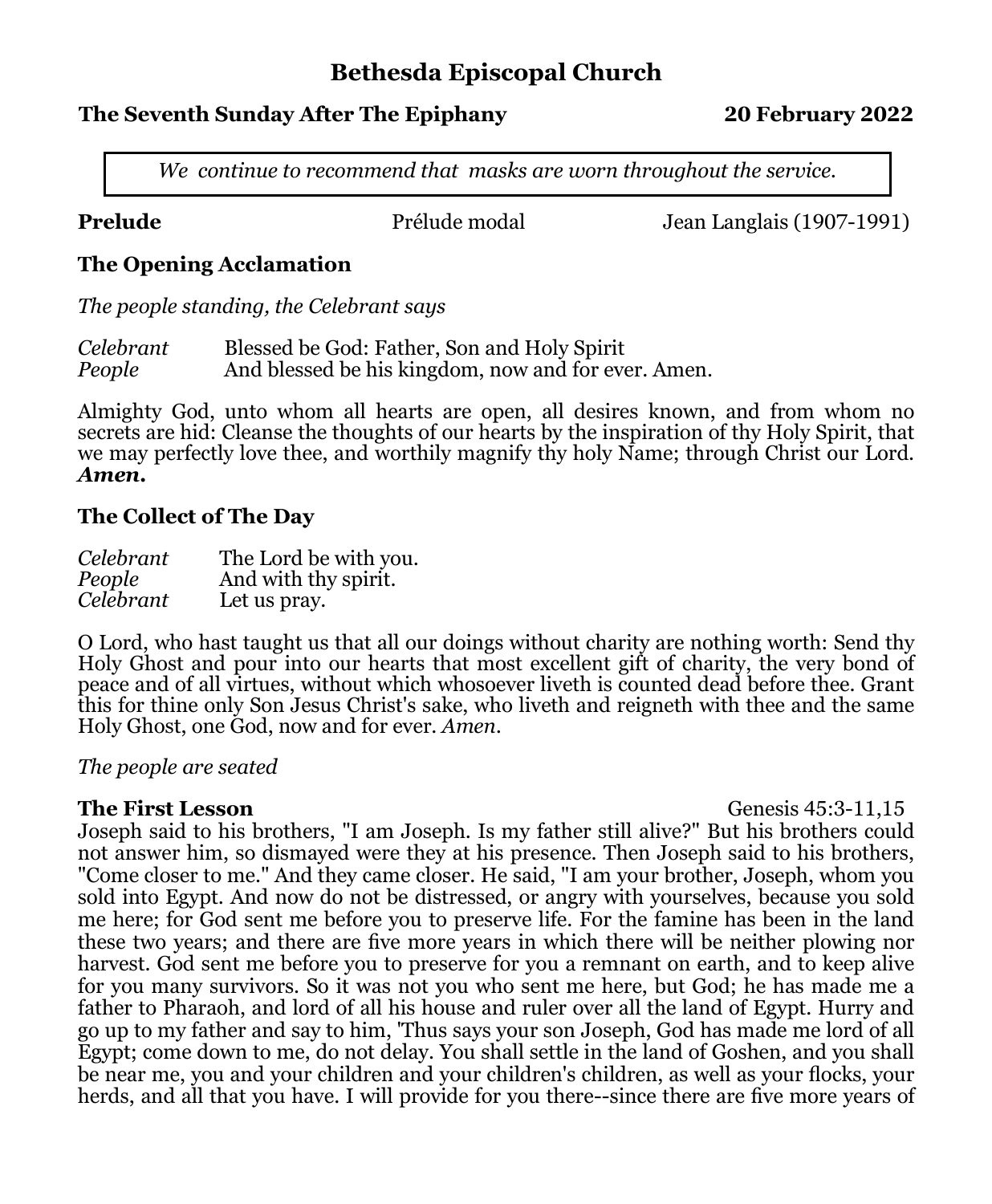famine to come--so that you and your household, and all that you have, will not come to poverty.'" And he kissed all his brothers and wept upon them; and after that his brothers talked with him.

| The Lector concludes | The Word of the Lord. |
|----------------------|-----------------------|
| The People respond   | Thanks be to God      |
|                      |                       |

# **Gradual** Psalm 37:1-12, 41-42 Herbert Howells (1892-1983)

| do not be jealous of those who do wrong.<br>2 For they shall soon wither like the grass, * |
|--------------------------------------------------------------------------------------------|
|                                                                                            |
|                                                                                            |
| and like the green grass fade away.                                                        |
| 3 Put your trust in the Lord and do good; *                                                |
| dwell in the land and feed on its riches.                                                  |
| 4 Take delight in the Lord, *                                                              |
| and he shall give you your heart's desire.                                                 |
| 5 Commit your way to the Lord and put your trust in him, *                                 |
| and he will bring it to pass.                                                              |
| 6 He will make your righteousness as clear as the light *                                  |
| and your just dealing as the noonday.                                                      |
| 7 Be still before the Lord *                                                               |
| and wait patiently for him.                                                                |
| 8 Do not fret yourself over the one who prospers, *                                        |
| the one who succeeds in evil schemes.                                                      |
| 9 Refrain from anger, leave rage alone; *                                                  |
| do not fret yourself; it leads only to evil.                                               |
| 10 For evildoers shall be cut off, *                                                       |
| but those who wait upon the Lord shall possess the land.                                   |
| 11 In a little while the wicked shall be no more; *                                        |
| you shall search out their place, but they will not be there.                              |
| 12 But the lowly shall possess the land; *                                                 |
| they will delight in abundance of peace.                                                   |
|                                                                                            |
| he is their stronghold in time of trouble.                                                 |
| 42 The Lord will help them and rescue them; *                                              |
| he will rescue them from the wicked and deliver them,                                      |
| 41 But the deliverance of the righteous comes from the Lord; *                             |
|                                                                                            |

### because they seek refuge in him.

### **The Second Lesson 1 Corinthians 15:35-38,42-50**

Someone will ask, "How are the dead raised? With what kind of body do they come?" Fool! What you sow does not come to life unless it dies. And as for what you sow, you do not sow the body that is to be, but a bare seed, perhaps of wheat or of some other grain. But God gives it a body as he has chosen, and to each kind of seed its own body. So it is with the resurrection of the dead. What is sown is perishable, what is raised is imperishable. It is sown in dishonor, it is raised in glory. It is sown in weakness, it is raised in power. It is sown a physical body, it is raised a spiritual body. If there is a physical body, there is also a spiritual body. Thus it is written, "The first man, Adam, became a living being"; the last Adam became a life-giving spirit. But it is not the spiritual that is first, but the physical,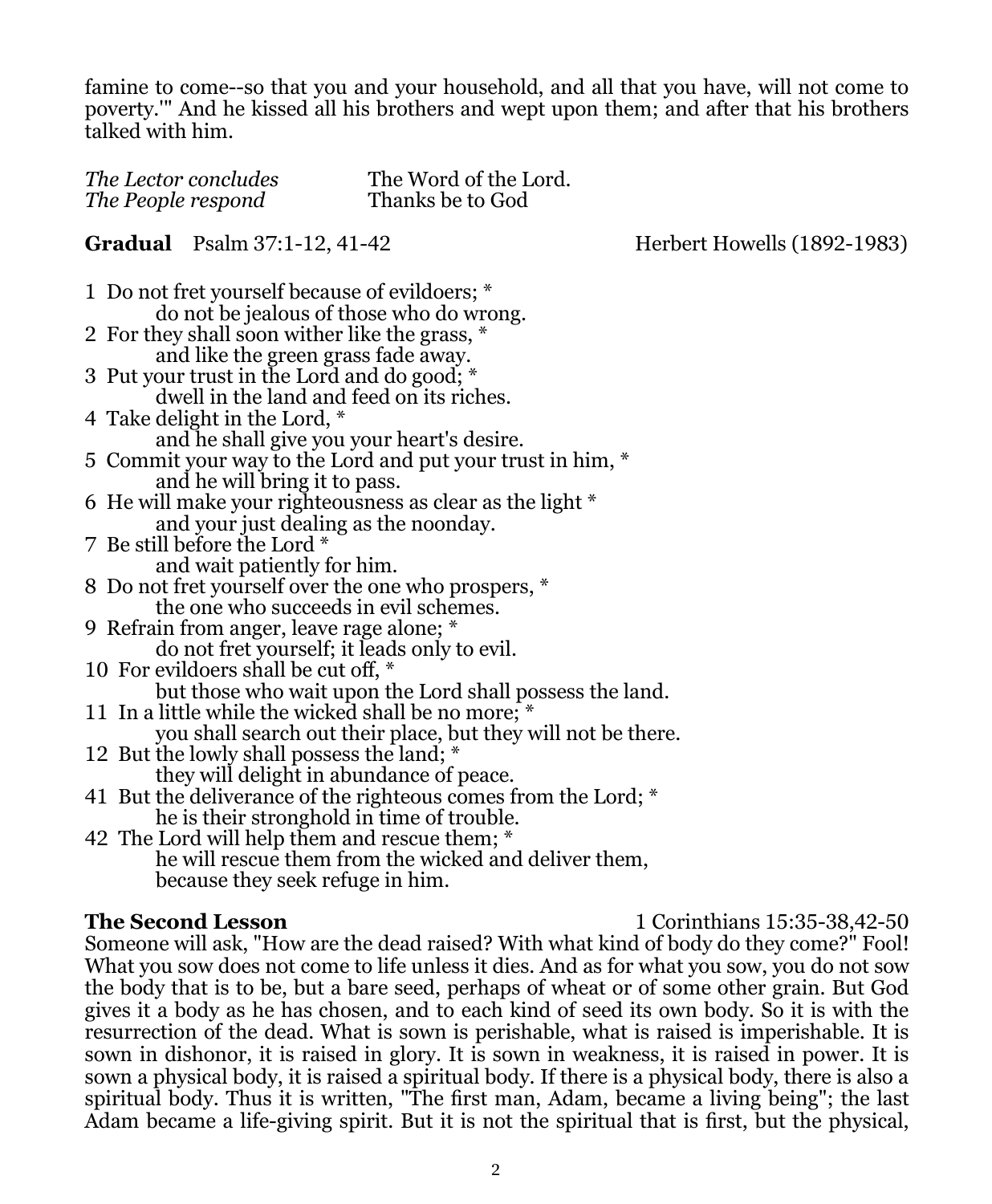and then the spiritual. The first man was from the earth, a man of dust; the second man is from heaven. As was the man of dust, so are those who are of the dust; and as is the man of heaven, so are those who are of heaven. Just as we have borne the image of the man of dust, we will also bear the image of the man of heaven. What I am saying, brothers and sisters, is this: flesh and blood cannot inherit the kingdom of God, nor does the perishable inherit the imperishable.

| The Lector concludes | The Word of the Lord. |
|----------------------|-----------------------|
| The People respond   | Thanks be to God.     |

*The people stand, if able.*

# **The Holy Gospel Luke 6:27-38**

*Celebrant* The Holy Gospel of the Lord Jesus Christ according to Luke *People* Glory be to thee, O Lord.

Jesus said, "I say to you that listen, Love your enemies, do good to those who hate you, bless those who curse you, pray for those who abuse you. If anyone strikes you on the cheek, offer the other also; and from anyone who takes away your coat do not withhold even your shirt. Give to everyone who begs from you; and if anyone takes away your goods, do not ask for them again. Do to others as you would have them do to you. "If you love those who love you, what credit is that to you? For even sinners love those who love them. If you do good to those who do good to you, what credit is that to you? For even sinners do the same. If you lend to those from whom you hope to receive, what credit is that to you? Even sinners lend to sinners, to receive as much again. But love your enemies, do good, and lend, expecting nothing in return. Your reward will be great, and you will be children of the Most High; for he is kind to the ungrateful and the wicked. Be merciful, just as your Father is merciful. "Do not judge, and you will not be judged; do not condemn, and you will not be condemned. Forgive, and you will be forgiven; give, and it will be given to you. A good measure, pressed down, shaken together, running over, will be put into your lap; for the measure you give will be the measure you get back."

| Celebrant | The Gospel of the Lord.      |
|-----------|------------------------------|
| People    | Praise be to thee, O Christ. |

# **The Sermon** Fr Russo

**The Nicene Creed** *Said by all, standing if you are able.*

I believe in one God, the Father Almighty, maker of heaven and earth, and of all things visible and invisible; And in one Lord Jesus Christ, the only-begotten Son of God, begotten of his Father before all worlds, God of God, Light of Light,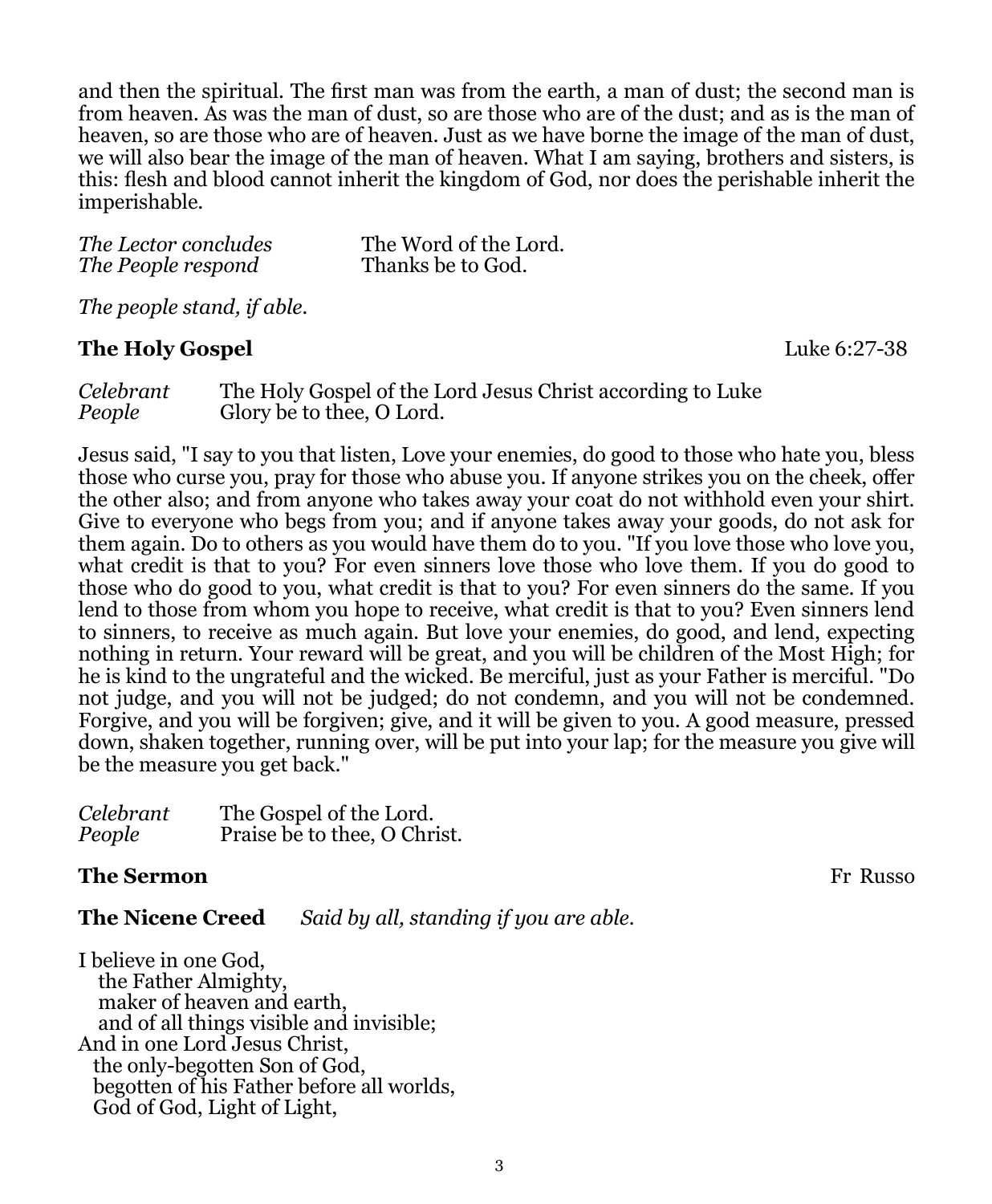very God of very God; begotten, not made; being of one substance with the Father; by whom all things were made; who for us men and for our salvation came down from heaven, and was incarnate by the Holy Ghost of the Virgin Mary, and was made man; and was crucified also for us under Pontius Pilate; he suffered and was buried: and the third day he rose again according to the Scriptures, and ascended into heaven, and sitteth on the right hand of the Father; and he shall come again, with glory, to judge both the quick and the dead; whose kingdom shall have no end. And I believe in the Holy Ghost, The Lord, and Giver of Life, who proceedeth from the Father and the Son; who with the Father and the Son together is worshipped and glorified; who spake by the Prophets. And I believe one holy Catholic and Apostolic Church; I acknowledge one Baptism for the remission of sins; and I look for the resurrection of the dead, and the life of the world to come. Amen.

# **The Prayers of The People** *Please kneel.*

Lord God, you sent your Son to bring good news to the poor, sight to the blind, freedom to the captives and salvation to your people: anoint us with your Spirit; rouse us to work in his name.

# **Father, by your Spirit: bring in your kingdom.**

Give comfort to the poor and freedom to the oppressed. **Father, by your Spirit: bring in your kingdom.**

Send us to tell the world the good news of your healing love. **Father, by your Spirit: bring in your kingdom.**

Help us to bring in your kingdom of mercy, justice, love and peace. **Father, by your Spirit: bring in your kingdom.**

Give to all the departed, the riches of eternal life. **Father, by your Spirit: bring in your kingdom.**

Let us commend ourselves and all for whom we pray to the mercy and protection of our heavenly Father, offering our own prayers in a moment of silence

*The Celebrant says a concluding prayer, followed by the invitation to Confession.*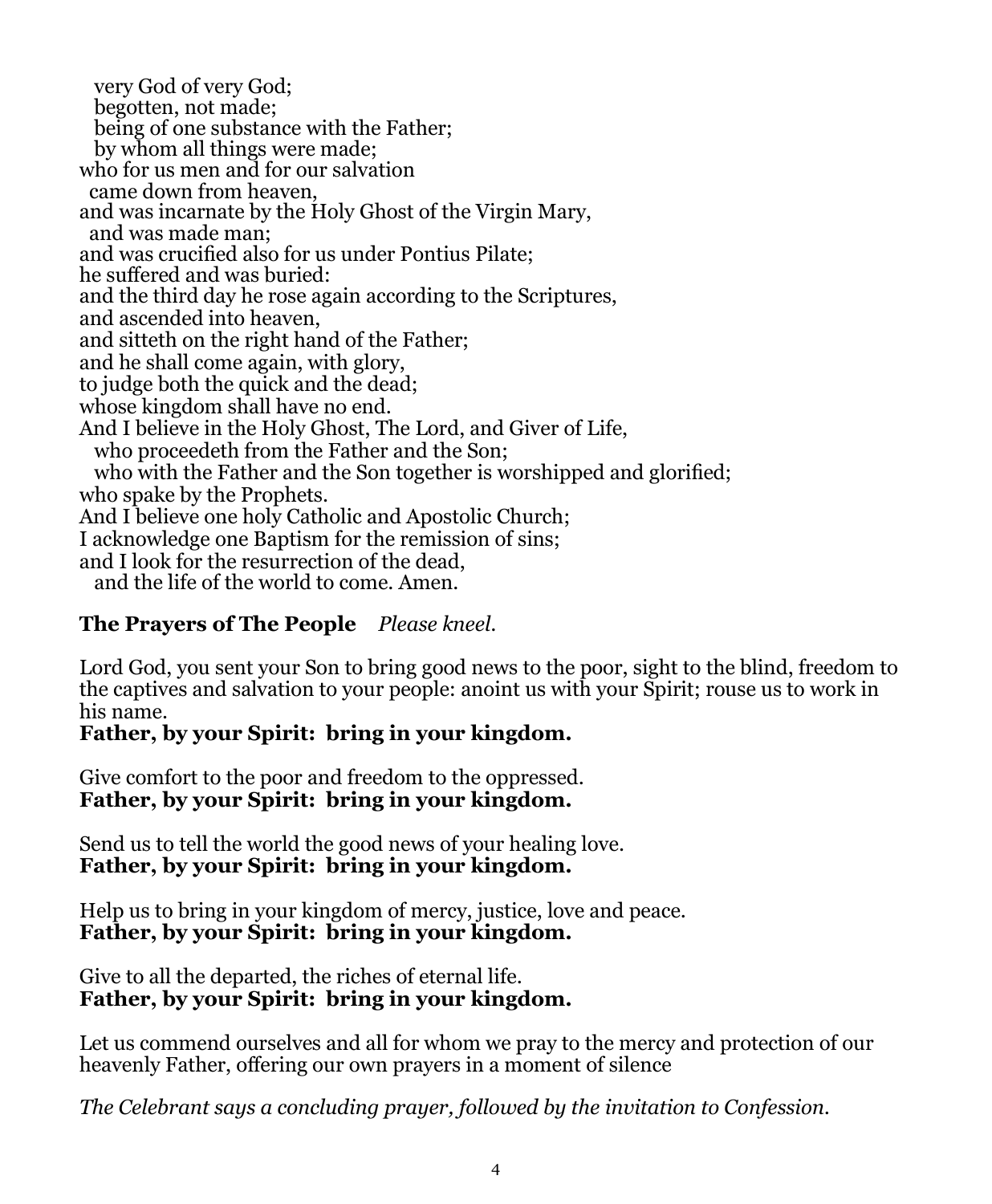*The people say*

Almighty God, Father of our Lord Jesus Christ, maker of all things, judge of all men: We acknowledge and bewail our manifold sins and wickedness, which we from time to time most grievously have committed, by thought, word, and deed, against thy divine Majesty, provoking most justly thy wrath and indignation against us. We do earnestly repent, and are heartily sorry for these our misdoings; the remembrance of them is grievous unto us, the burden of them is intolerable. Have mercy upon us, have mercy upon us, most merciful Father; for thy Son our Lord Jesus Christ's sake, forgive us all that is past; and grant that we may ever hereafter serve and please thee in newness of life, to the honor and glory of thy Name; through Jesus Christ our Lord. Amen.

# **The Absolution**

### *The Celebrant says*

Almighty God, our heavenly Father, who of his great mercy hath promised forgiveness of sins to all those who with hearty repentance and true faith turn unto him, have mercy upon you, pardon and deliver you from all your sins, confirm and strengthen you in all goodness, and bring you to everlasting life; through Jesus Christ our Lord. *Amen.*

**The Peace** *Please stand.*

*Celebrant* The peace of the Lord be always with you. *People* And with thy spirit.

# **At The Offertory** How firm a foundation

- 1 How firm a foundation, ye saints of the Lord, is laid for your faith in his excellent word! What more can he say than to you he hath said, to you that for refuge to Jesus have fled?
- 2 "Fear not, I am with thee; O be not dismayed! For I am thy God, and will still give thee aid; I'll strengthen thee, help thee, and cause thee to stand, upheld by my righteous, omnipotent hand.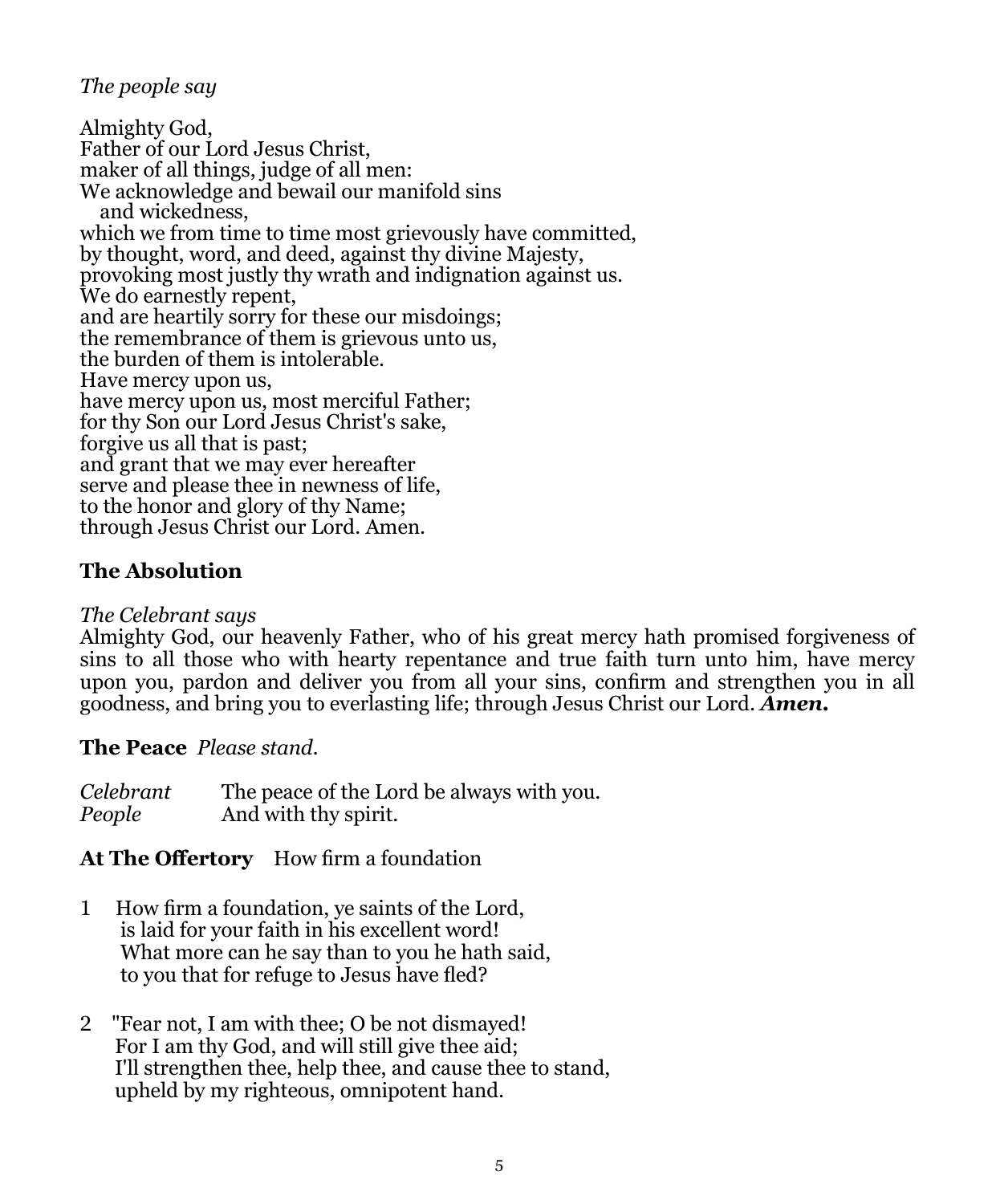- 3 "When through the deep waters I call thee to go, the rivers of woe shall not thee overflow; for I will be with thee, thy troubles to bless, and sanctify to thee thy deepest distress.
- 4 "When through fiery trials thy pathway shall lie, my grace, all sufficient, shall be thy supply; the flame shall not hurt thee; I only design thy dross to consume, and thy gold to refine.
- 5 "The soul that on Jesus hath leaned for repose, I will not, I will not desert to its foes; that soul, though all hell shall endeavor to shake, I'll never, no, never, no, never forsake."

# **The Great Thanksgiving** *Please stand.*

| Celebrant | The Lord be with you.                                                   |
|-----------|-------------------------------------------------------------------------|
| People    | And with thy spirit.                                                    |
| Celebrant | Lift up your hearts.                                                    |
| People    | We lift them up unto the Lord.                                          |
| Celebrant |                                                                         |
| People    | Let us give thanks unto our Lord God.<br>It is meet and right so to do. |

# **Proper Preface Of the Epiphany**

Because in the mystery of the Word made flesh, thou hast caused a new light to shine in our hearts, to give the knowledge of thy glory in the face of thy Son Jesus Christ our Lord.

**Sanctus and Benedictus Qui Venit** *Sung by all*

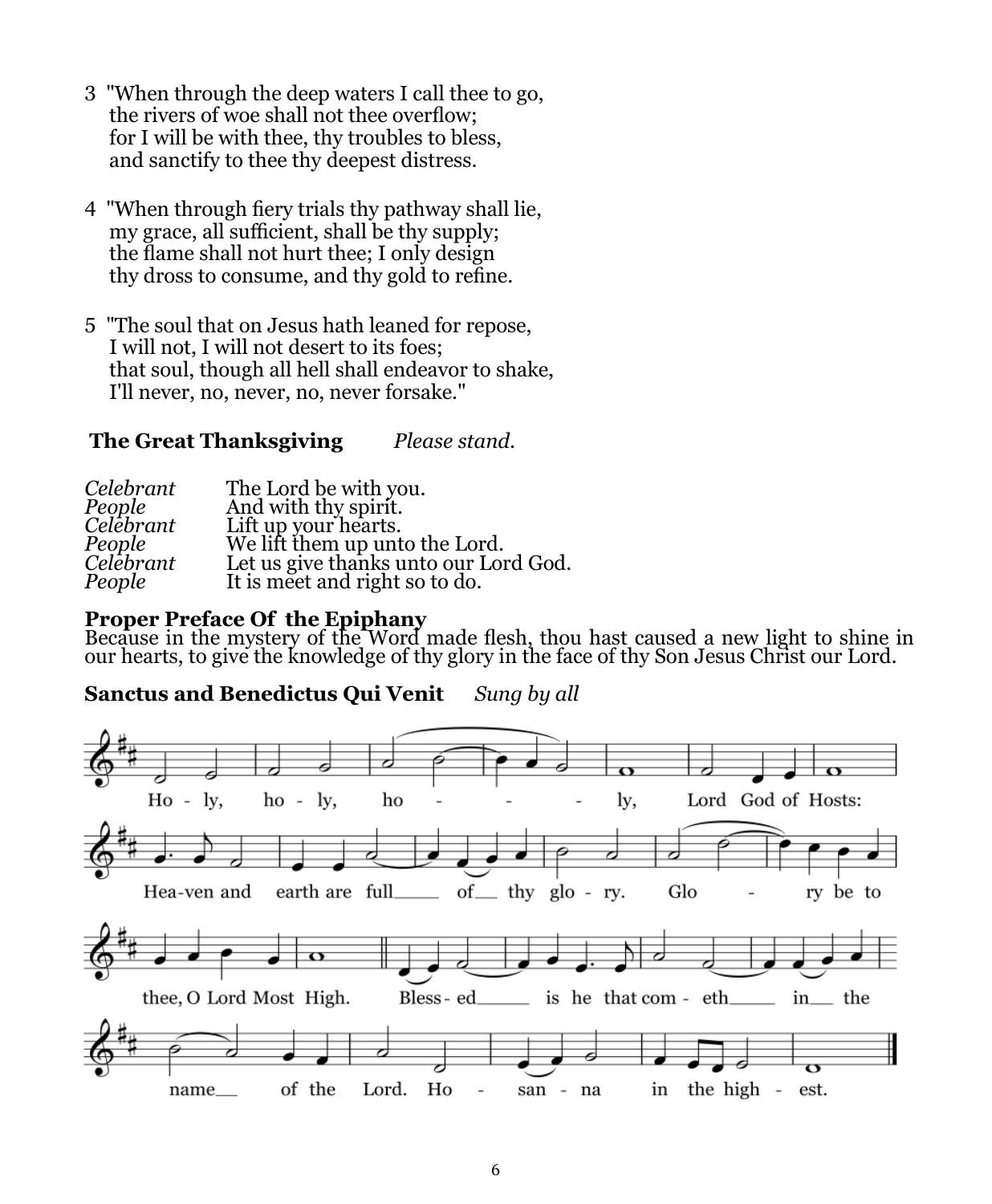### **The Eucharistic Prayer** *Please kneel.*

All glory be to thee, Almighty God, our heavenly Father, for that thou of thy tender mercy, didst give thine only Son Jesus Christ to suffer death upon the cross for our redemption; who made there, by his one oblation of himself once offered, a full, perfect, and sufficient sacrifice, oblation, and satisfaction, for the sins of the whole world; and did institute, and in his holy Gospel command us to continue, a perpetual memory of that his precious death and sacrifice, until his coming again.

For in the night in which he was betrayed, he took bread; and when he had given thanks, he *brake* it, and gave it to his disciples, saying, "Take, eat, this is my Body, which is given for you. Do this in remembrance of me. "

Likewise, after supper, he took the cup; and when he had given thanks, he gave it to them, saying, "Drink ye all of this; for this is my Blood of the New Testament, which is shed for you and for many, for the remission of sins. Do this, as oft as ye shall drink it, in remembrance of me.

Wherefore, O Lord and heavenly Father, according to the institution of thy dearly beloved Son our Savior Jesus Christ, we, thy humble servants, do celebrate and make here before thy divine Majesty, with these thy holy gifts, which we now offer unto thee, the memorial thy Son hath commanded us to make; having in remembrance his blessed passion and precious death, his mighty resurrection and glorious ascension; rendering unto thee most hearty thanks for the innumerable benefits procured unto us by the same.

And we most humbly beseech thee, O merciful Father, to hear us; and of thy almighty goodness, vouchsafe to bless and sanctify, with thy Word and Holy Spirit, these thy gifts and creatures of bread and wine; that we, receiving them according to thy Son our Savior Jesus Christ's holy institution, in remembrance of his death and passion, may be partakers of his most blessed Body and Blood.

And we earnestly desire thy fatherly goodness mercifully to accept this our sacrifice of praise and thanksgiving; most humbly beseeching thee to grant that, by the merits and death of thy Son Jesus Christ, and through faith in his blood, we, and all thy whole Church, may obtain remission of our sins, and all other benefits of his passion.

And here we offer and present unto thee, O Lord, our selves, our souls and bodies, to be a reasonable, holy, and living sacrifice unto thee; humbly beseeching thee that we, and all others who shall be partakers of this Holy Communion, may worthily receive the most precious Body and Blood of thy Son Jesus Christ, be filled with thy grace and heavenly benediction, and made one body with him, that he may dwell in us, and we in him.

And although we are unworthy, through our manifold sins, to offer unto thee any sacrifice, yet we beseech thee to accept this our bounden duty and service, not weighing our merits, but pardoning our offenses, through Jesus Christ our Lord; By whom, and with whom, in the unity of the Holy Ghost, all honor and glory be unto thee, O Father Almighty, world without end. **Amen**

And now, as our Savior Christ hath taught us, we are bold to say,

Our Father, who art in heaven, hallowed be thy Name, thy kingdom come, thy will be done, on earth as it is in heaven. Give us this day our daily bread. And forgive us our trespasses,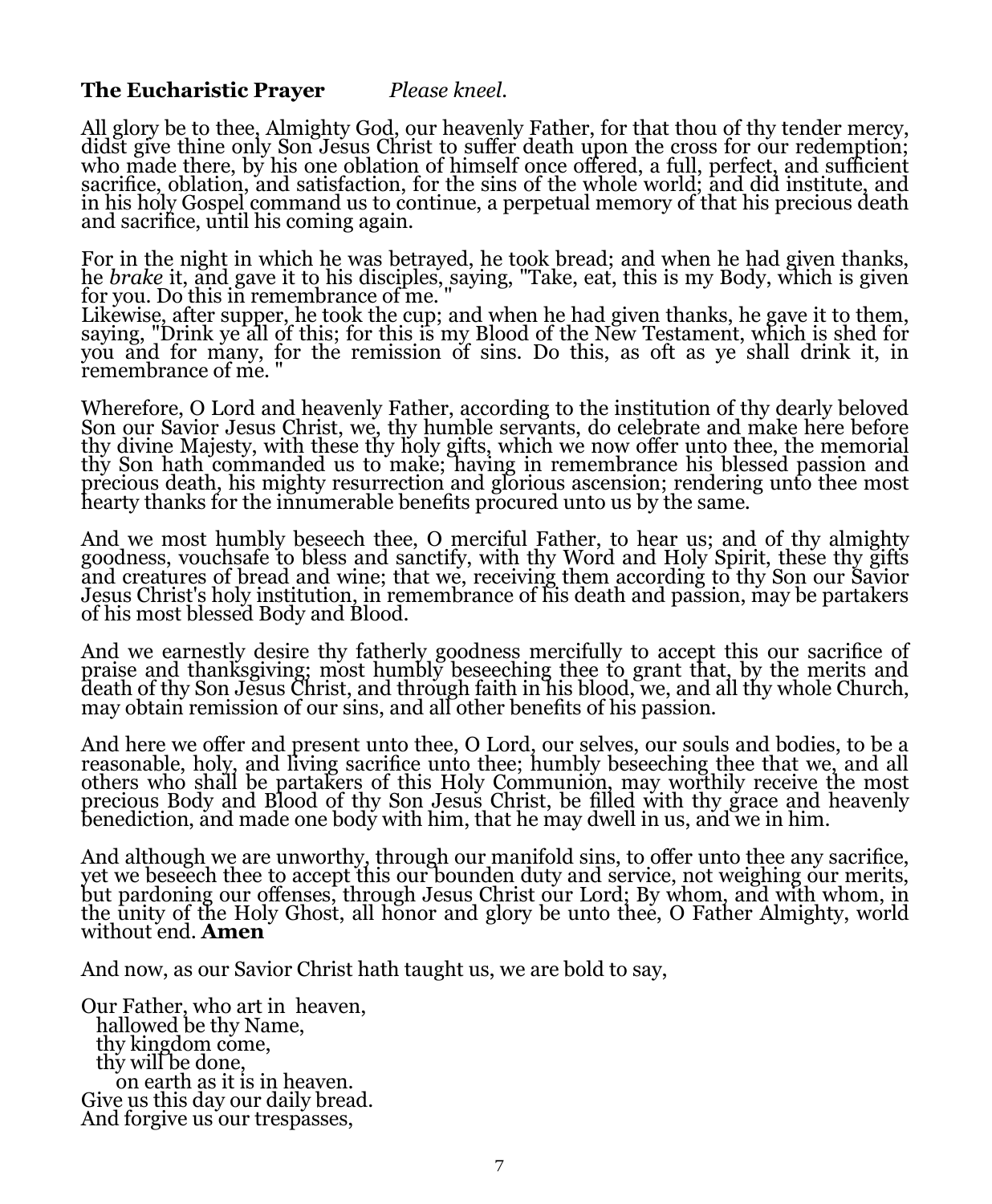as we forgive those who trespass against us. And lead us not into temptation, but deliver us from evil. For thine is the kingdom, and the power, and the glory, for ever and ever. Amen.

# **The Breaking of The Bread**

*Celebrant* Alleluia. Christ our Passover is sacrificed for us; *People* Therefore let us keep the feast. Alleluia.

# **Prayer of Humble Access** *Said by all*

We do not presume to come to this thy Table, O merciful Lord, trusting in our own righteousness, but in thy manifold and great mercies. We are not worthy so much as to gather up the crumbs under thy Table. But thou art the same Lord whose property is always to have mercy. Grant us therefore, gracious Lord, so to eat the flesh of thy dear Son Jesus Christ, and to drink his blood, that we may evermore dwell in him, and he in us. Amen*.*

**Agnus Dei** Messe Basse Gabriel Fauré (1845-1927)

Agnus Dei qui tollis peccata mundi, miserere nobis. *O Lamb of God, that takest away the sins of the world, have mercy upon us.* Agnus Dei, dona nobis pacem, *O Lamb of God, grant us thy peace*.

# **Communon Motet** Tantum Ergo Gabriel Fauré (1845-1927)

Tantum ergo Sacramentum veneremur cernui; *Let us therefore, bowing low, venerate so great a sacrament;* Et antiquum documentum novo cedat ritui. *And let the old law give way to the new rite.*

Genitori genitoque, Laus et jubilatio, *To the Begetter, and the Begotten, let there be praise and jubilation,* Salus, honor, virtus quoque sit et benedictio: *Salvation, honor, also power and blessing;* Procedenti ab utroque compar sit laudatio. Amen. *And to the One proceeding from both, let there be equal praise. Amen*.

Thomas Aquinas, c. 1264

# **The Post Communion Prayer** *Said by all.*

Almighty and ever living God, we most heartily thank thee for that thou dost feed us, in these holy mysteries, with the spiritual food of the most precious Body and Blood of thy Son our Savior Jesus Christ; and dost assure us thereby of thy favor and goodness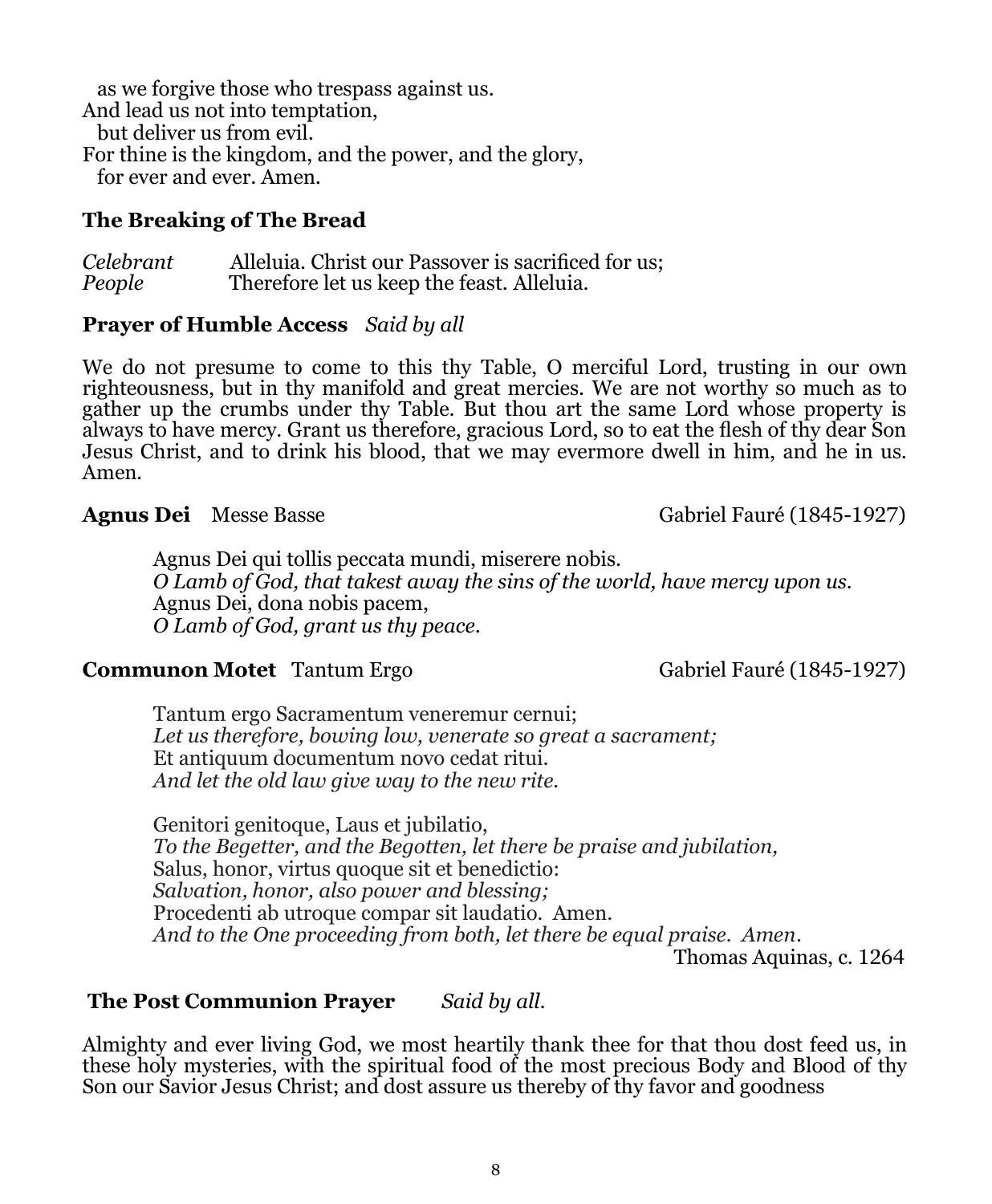towards us; and that we are very members incorporate in the mystical body of thy Son, the blessed company of all faithful people; and are also heirs, through hope, of thy everlasting kingdom. And we humbly beseech thee, O heavenly Father, so to assist us with thy grace, that we may continue in that holy fellowship, and do all such good works as thou hast prepared for us to walk in; through Jesus Christ our Lord, to whom, with thee and the Holy Ghost, be all honor and glory, world without end. Amen.

### **The Blessing and Dismissal**

The peace of God, which passeth all understanding, keep your hearts and minds in the knowledge and love of God, and of his Son Jesus Christ our Lord; and the blessing of God Almighty, the Father, the Son and the Holy Ghost, be amongst you and remain with you always. Amen.

| Celebrant | Go in peace to love and serve the Lord. |
|-----------|-----------------------------------------|
| People    | Thanks be to God.                       |

*Please stand as the celebrant departs.*

**Voluntary** Psalm 19, The Heaven's Declare Benedetto Marcello (1686-1739)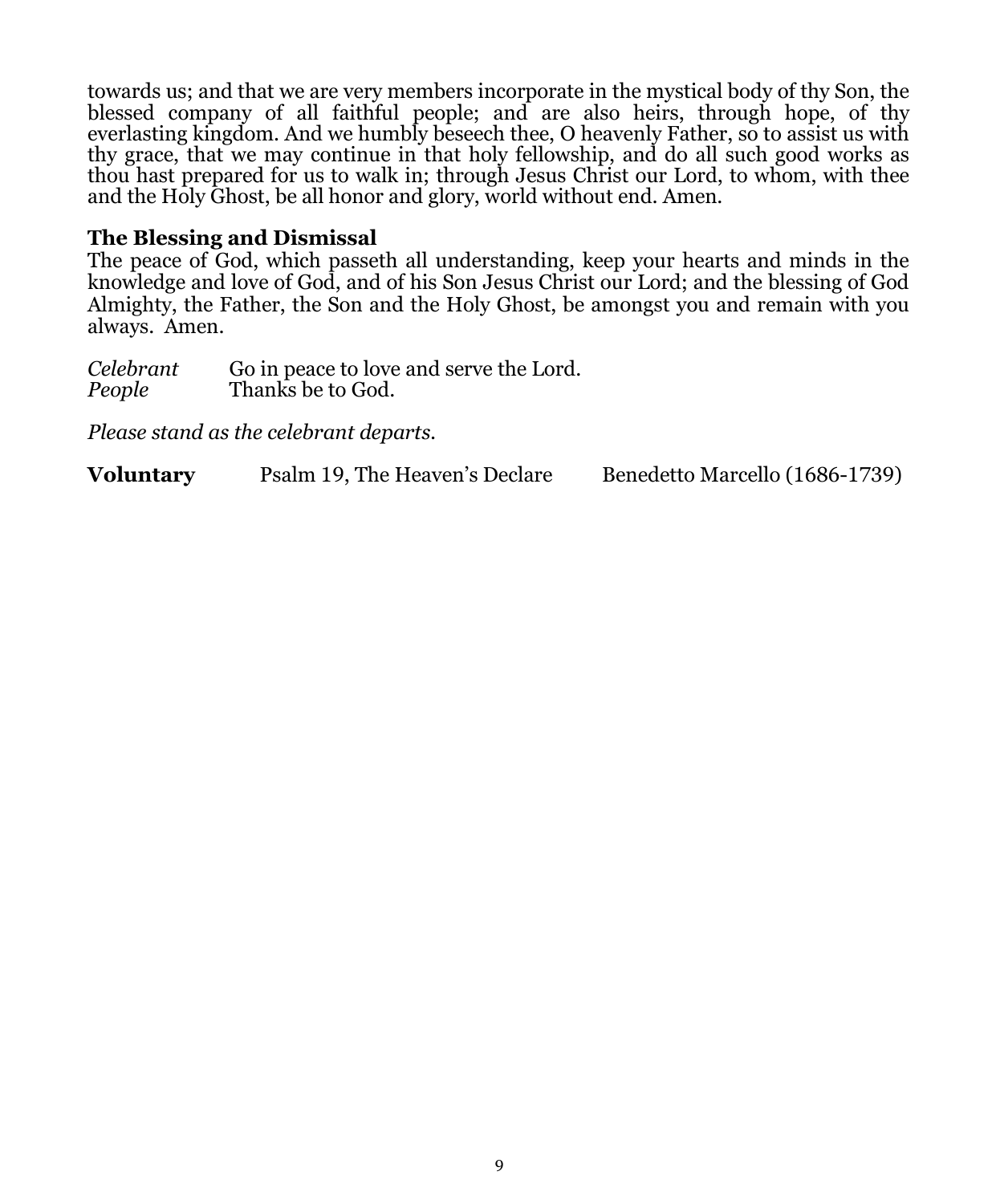## **Notices**

In our Intercessions for the Church and Parish this week, we pray for Anglican Communion The Episcopal Church in Jerusalem Albany Diocese St. Christopher's, Cobleskill<br>
Our Parish For the sick and infirm For the sick and infirm

We remember with thanksgiving those who are celebrating birthdays and anniversaries this week. We also pray for those who have died recently and those whose year's mind falls at this time.

To make a gift of Eucharist Elements for a month, or Altar flowers for a week, please contact the church office. Your generosity is appreciated.

**End of Year Statements** are available at the back of the church.

**Ash Wednesday** this year falls on 2 March. To mark this first day of Lent, there will be services of Holy Communion with Imposition of Ashes at 12 Noon and 7pm. All welcome.

Join us on Sunday March 6 at 4pm for a **Lenten Music and Meditation Concert**  featuring The Finger Lakes Guitar Quartet. Guitarists Joel Brown, Sten Isachsen, Brett Grigsby and Paul Quigley will present works by Brouwer, Fauré, Granados and other composers.

**Special Monthly Envelope for February.** We continue to appeal for assistance with the cost of fuel during the winter months. We are grateful for your assistance and generosity.

**Cathedral in Bloom 2022:** Feb 25-27 at The Cathedral of All Saints, Albany Enjoy the glorious architecture of our diocesan cathedral combined with the talents of the Capital Region's finest floral artists. Dozens of floral displays, workshops and presentations will be offered by floral professionals. Guided tours and a flower market will be available along with organ recitals. Special tickets are also available for Afternoon Tea on Saturday at 3 PM. To purchase tickets, consult the website: [www.cathedralofallsaints.org](http://www.cathedralofallsaints.org)

**Roof Replacement**. The church roof is tentatively scheduled for replacement starting in late March with work continuing until early July. Scaffolding will be erected around the exterior of the church and the work will proceed by sections of the roof, beginning with the west side of the church. The sequence of work for each roof section is removal of the old roof shingles, inspection and repair of the roof deck, repair of trim work and installation of the new roof. Since there may be some debris inside the church during removal of the old roof it will be necessary that the pews, organ, and high altar are covered for protection. While we have contracted to have the organ covered, we need volunteers to care for the pews. The volunteer group, dubbed "The Holy Rollers", will cover the pews after Sunday services and uncover the pews prior to the weekend services. If you would like to volunteer to help with either covering or uncovering pews, please call the office or contact Mark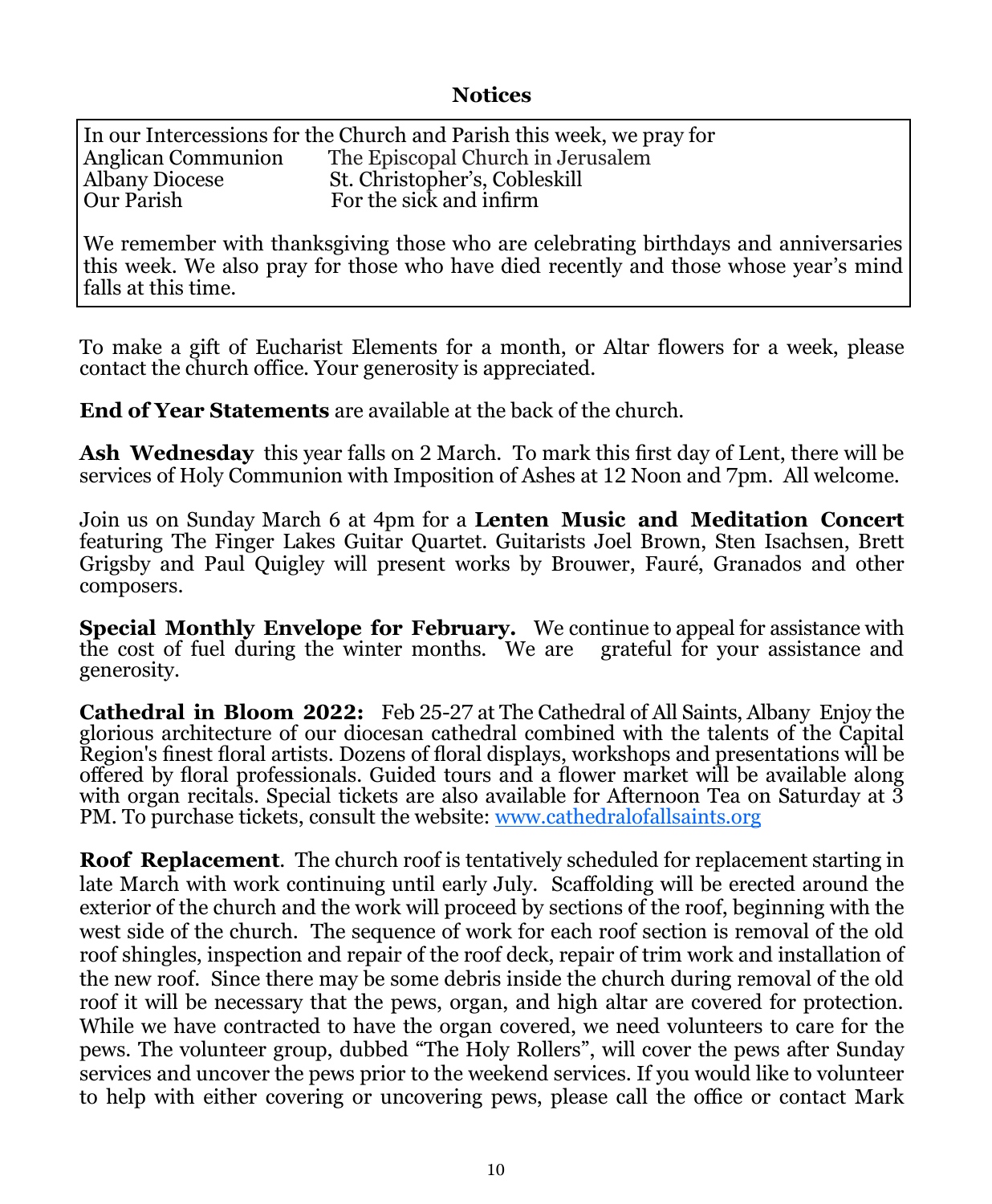Claverie. A practice session for covering and uncovering the pews will be held on Saturday, March 12th at 9am.

**Inquirers' Class.** Beginning in March, there will be an online class for anyone interested in baptism, confirmation, a renewal of their baptismal vows, or simply a 'refresher' course in Christian theology from an Anglican perspective. All classes will be via Zoom on Tuesdays at 8pm from March 1 - April 5. This course is hosted by the Cathedral of All Saints' and led by the Reverend Jonathan Beck. If you wish to register, please contact the office: 518 584 5980. Speak to Fr Wallace for further information.

**Study of Genesis** The age-old stories in the opening chapters of Genesis have been used (and abused) by Christians for centuries to address such pressing questions as how the world began, how humans originated, how males and females relate, whence comes evil, how science and religion relate and why bad things happen. Come to explore these stories on Sunday mornings from 9:20-9:50 beginning March 6 in our Sanctuary. Dr. Blaine Edele (Ph.D. in Old Testament from Duke University) will explore these foundational stories from Genesis chapter 1-6. No prior knowledge of Genesis is required, only a curiosity to learn.

**Lent Study** Thursday evenings at 7pm, beginning 10 March for four weeks. Location: TBD John Milton stands as one of the most important poets in the English language. His greatest work is Paradise Lost and in it he attempts to explain the story of creation and of the Fall. His work stands in a line with the great epics of the ancient world and presents a uniquely Christian take on the genre. More importantly, Milton was a deep theological thinker and took active part in the theological debates of the day; Paradise Lost stands as an enduring attempt to convey the splendor of God and God's creation to the world. The text grapples with questions about human agency, creation, and God's sovereignty that continue to perplex and occupy us to this day. This course will be a contemplative reading of Paradise Lost, where we will consider the poem as a living text in dialogue with theology, philosophy, and spirituality. We will find spiritual resonances everywhere in this text as we all bring our own unique perspectives to this great work of literature. No previous experience with poetry is necessary. To register, please call the parish office: 518.584.5980. The book can be purchased at Amazon: [https://www.amazon.com/Paradise](https://www.amazon.com/Paradise-Lost-Modern-Library-Classics/dp/0375757961) -Lost-Modern-Library-[Classics/dp/0375757961](https://www.amazon.com/Paradise-Lost-Modern-Library-Classics/dp/0375757961)

**Spring Book Group, Thursday 19 May 2022, Location –to be Announced.**  Verlyn Klinkenborg's novel *Timothy, or, Notes on an Abject Reptile***, is** a delightful reading experience. The Yale Review faculty bookshelf noted the blurb: "Few writers have attempted to explore the natural history of a particular animal by adopting the animal's own sensibility. But Verlyn Klinkenborg has done just that in Timothy: an insightful and utterly engaging story of the world's most famous tortoise, whose real life was observed by the eighteenth-century English curate and naturalist Gilbert White. For thirteen years, Timothy lived in White's garden. Here Klinkenborg gives the tortoise an unforgettable voice and keen powers of observation on both human and natural affairs. Wry and wise, unexpectedly moving and enchanting at every–careful–turn, Timothy surprises and delights." Mary Sanders Shartle will lead the discussion. Please call the church office if you would like to attend. Order your books now!